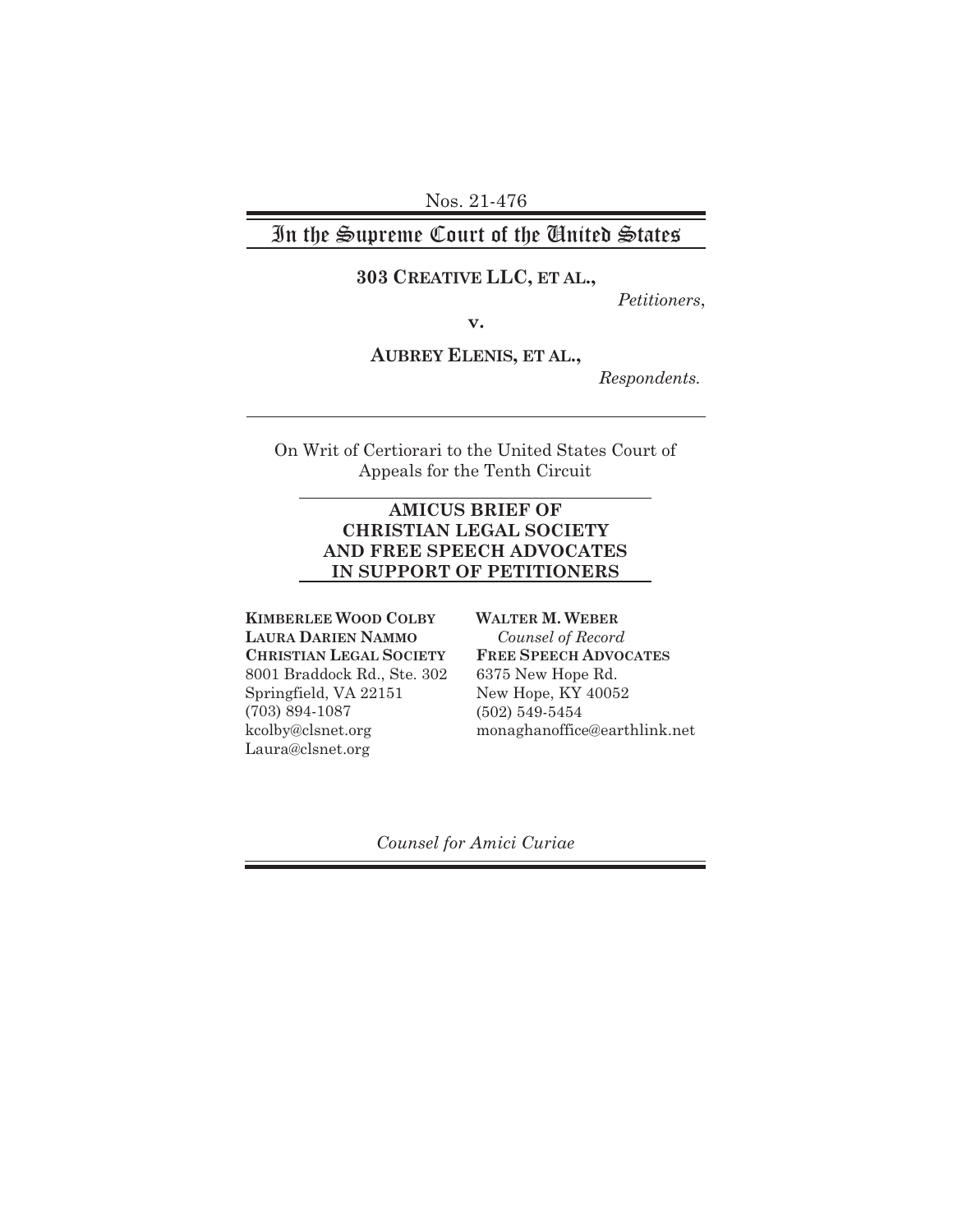## **TABLE OF CONTENTS**

| INTEREST OF AMICI CURIAE 1                                                                                                        |
|-----------------------------------------------------------------------------------------------------------------------------------|
|                                                                                                                                   |
|                                                                                                                                   |
| Labels Cannot Control in Place of<br>L<br>$Constitutional Facts \ldots \ldots \ldots \ldots \ldots \ldots 3$                      |
| II. There Is a Crucial Distinction Between<br>Declining a Project Because of What It Is<br>and Declining a Project Because of Who |
| A. Identifying "status" discrimination  5                                                                                         |
| B. Maintaining the distinction when the<br>"what" is associated with the "who" $10$                                               |
|                                                                                                                                   |

i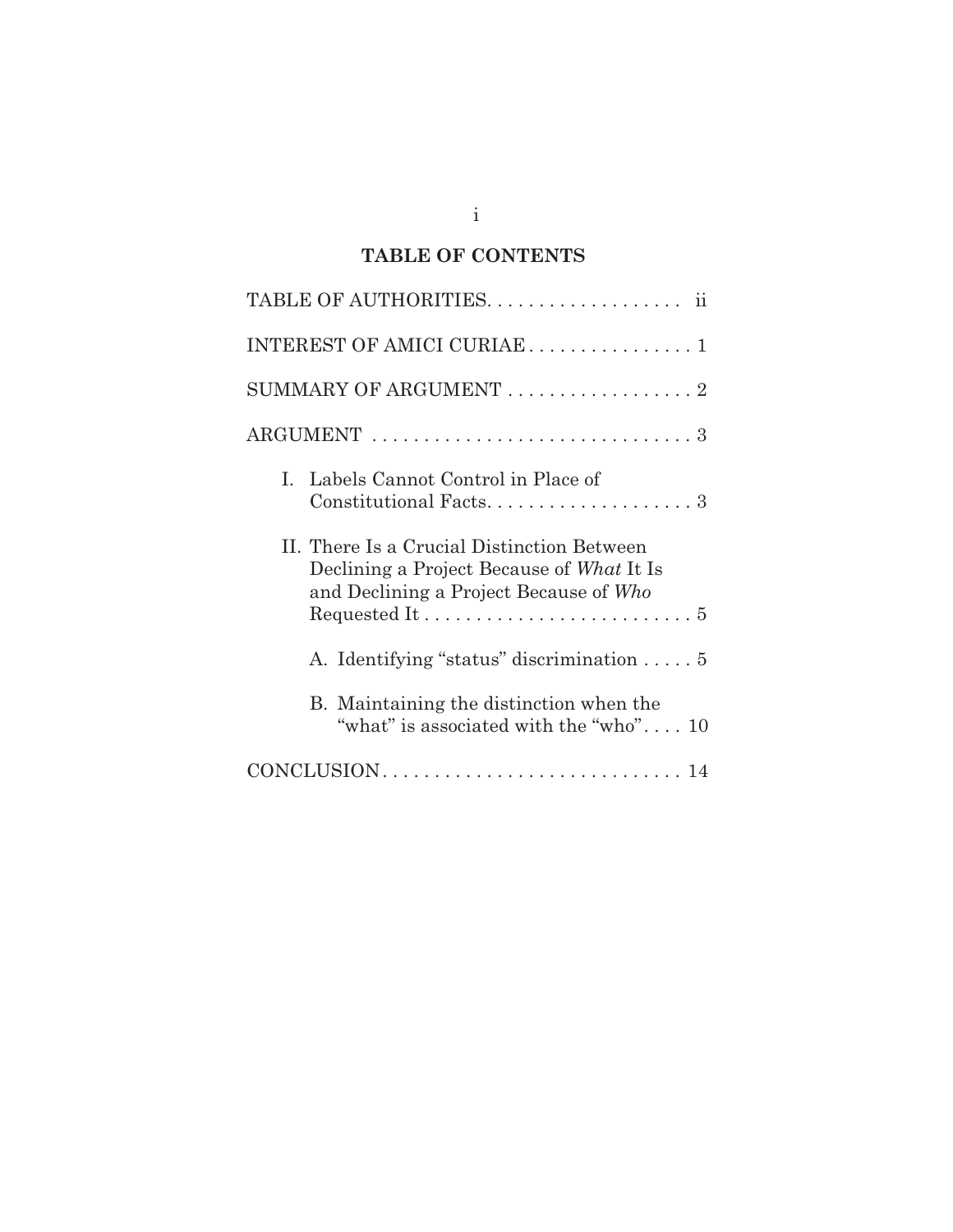## **TABLE OF AUTHORITIES**

| Cases<br>Page                                                             |
|---------------------------------------------------------------------------|
| Americans for Prosperity Found. v. Bonta,                                 |
| Apprendi v. New Jersey, 530 U.S. 466 (2000) 4                             |
| <i>Board of Educ. v. Mergens, 496 U.S. 226 (1990)</i> 1                   |
| Bose Corp. v. Consumers Union,                                            |
| Bray v. Alexandria Women's Health Ctr.,                                   |
| Burwell v. Hobby Lobby Stores,                                            |
| Hosanna-Tabor Evangelical Lutheran Church &                               |
| Hurley v. Irish-American GLIB,                                            |
| Obergefell v. Hodges, 576 U.S. 644 $(2015)$<br>13                         |
| Planned Parenthood v. Casey,                                              |
| <i>Roe v. Wade</i> , 410 U.S. 113 (1973) $\ldots \ldots \ldots \ldots 11$ |
| Schneiderman v. United States,                                            |

ii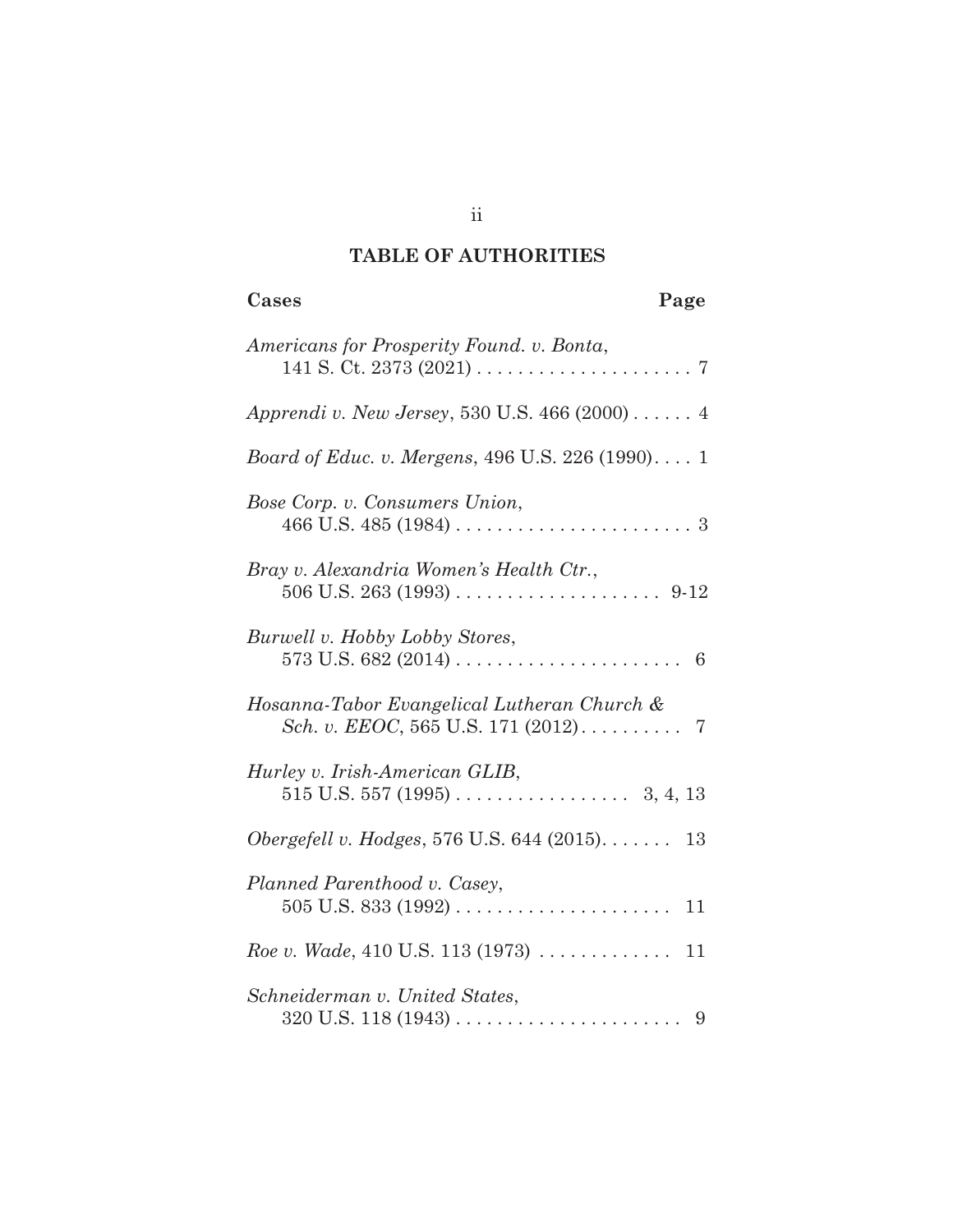# *Straights and Gays for Equality v. Osseo Area Sch. No. 279*, 540 F.3d 911 (8th Cir. 2008) ............... 1 *World Peace Movement of Am. v.*

| worta Peace movement of Am. v.                                    |  |
|-------------------------------------------------------------------|--|
| Newspaper Agency Corp.,                                           |  |
| 879 P.2d 253 (Utah 1994) $\ldots \ldots \ldots \ldots \ldots$ 6-7 |  |

## **Constitutional Provisions and Statutes:**

| Equal Access Act, 20 U.S.C. $\S$ 4071-4074  1 |  |
|-----------------------------------------------|--|
|                                               |  |

## **Other authorities**

|     |  | 128 Cong. Rec. 11784-85 (1982). $\dots \dots \dots \dots \dots \dots$ |  |  |  |  |  |  |  |
|-----|--|-----------------------------------------------------------------------|--|--|--|--|--|--|--|
| --- |  |                                                                       |  |  |  |  |  |  |  |

| Richard Garnett, "Wrongful Discrimination?                          |
|---------------------------------------------------------------------|
| Religious Freedom, Pluralism, and Equality,"                        |
| in Timothy Shah, Thomas Farr & Jack                                 |
| Friedman, Religious Freedom and Gay Rights:                         |
| Emerging Conflicts in North America and                             |
| <i>Europe</i> (Oxford Univ. Press 2016) $\ldots \ldots \ldots 5, 8$ |

## iii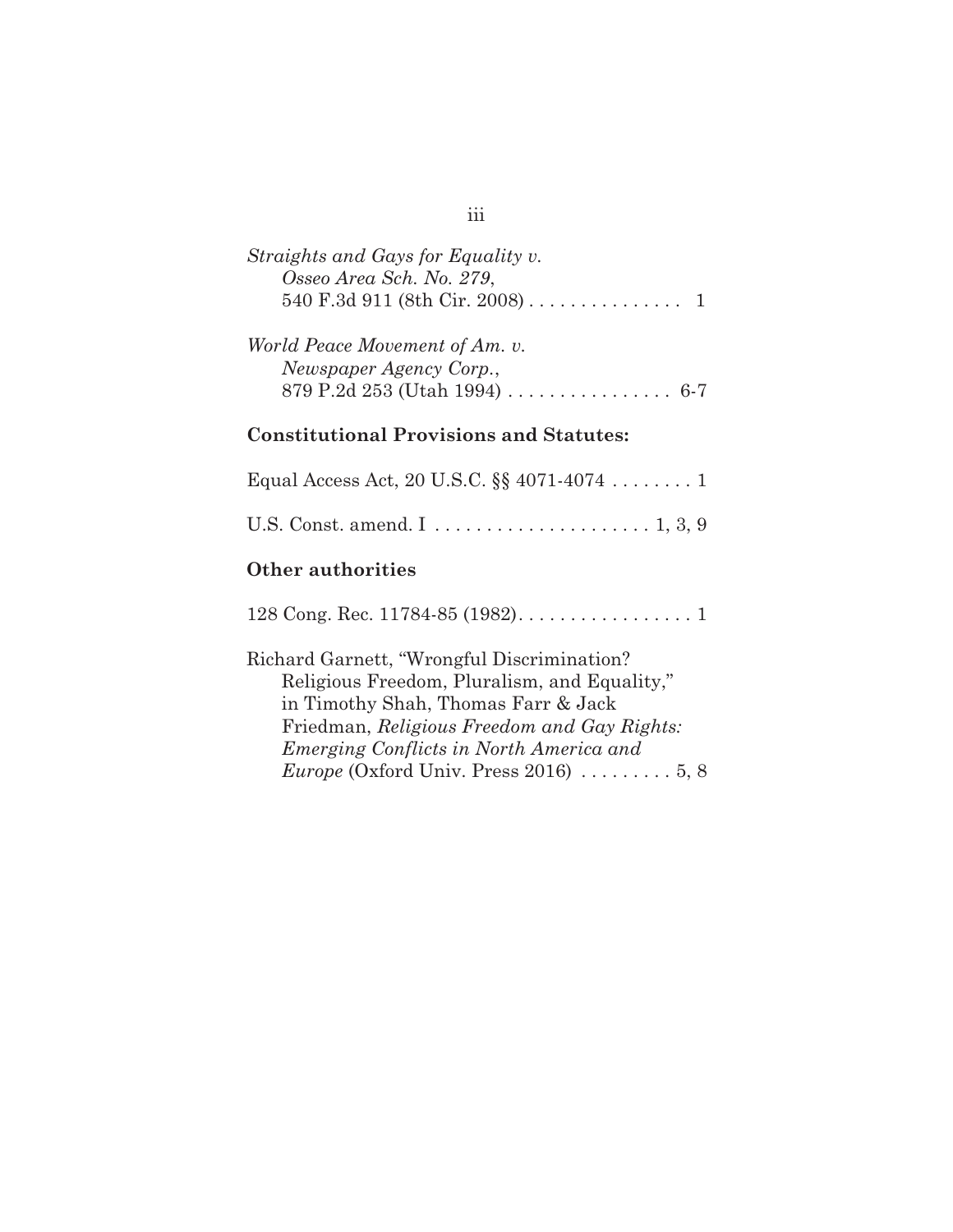#### **INTEREST OF AMICI CURIAE**<sup>1</sup>

Christian Legal Society ("CLS") is a nondenominational association of Christian attorneys, law students, and law professors. CLS's legal advocacy division, the Center for Law & Religious Freedom, works to protect the free exercise and free speech rights of all Americans, both in this Court and in Congress. The decision below directly threatens the freedoms of religious exercise and expression that are essential to a free society. Our Republic will prosper only if the First Amendment rights of all Americans are protected, regardless of the current popularity of their religious exercise and expression. For that reason, CLS was instrumental in passage of the Equal Access Act, 20 U.S.C. §§ 4071-4074 ("EAA"), which for more than thirty years has protected both religious and LGBT student groups' right to meet on public secondary school campuses. *See* 128 Cong. Rec. 11784-85 (1982) (Senator Hatfield statement) (recognizing CLS's role in drafting EAA); *Board of Educ. v. Mergens*, 496 U.S. 226 (1990) (EAA protects religious student group); *Straights and Gays for Equality v. Osseo Area Sch. No. 279*, 540 F.3d 911 (8th Cir. 2008) (EAA protects LGBT student group).

Free Speech Advocates (FSA) is a legal defense project that exists to secure the First Amendment

<sup>&</sup>lt;sup>1</sup>The parties have filed blanket letters of consent to the filing of amicus briefs. No counsel for any party authored this brief in whole or in part. No such counsel or party made a monetary contribution intended to fund the preparation or submission of this brief. No person or entity aside from amici, their members, or their counsel made a monetary contribution to the preparation or submission of this brief.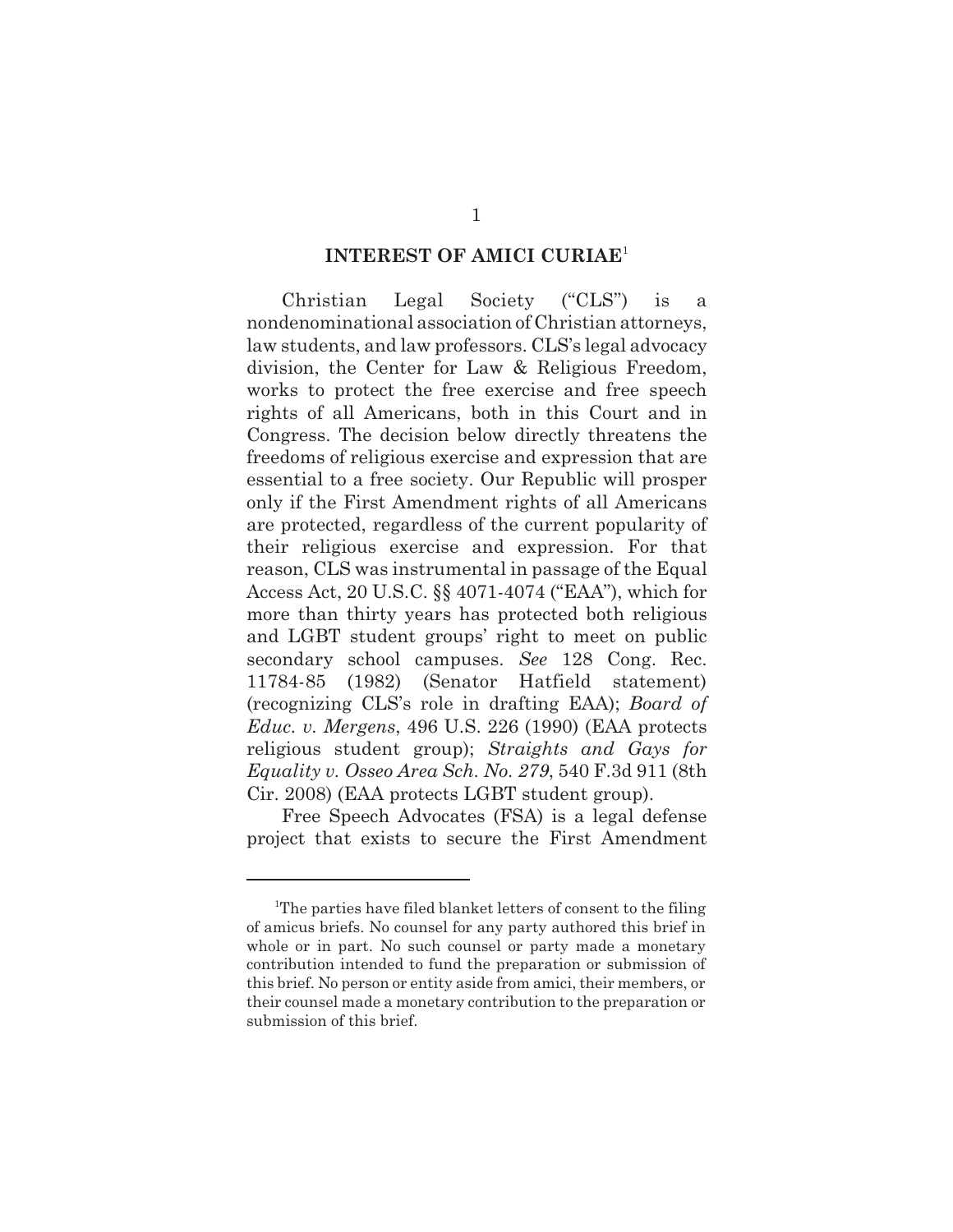rights to engage in religious witness, peaceful sidewalk counseling, and protest of or conscientious objection to the destruction of innocent human life. FSA has appeared as amicus in this Court in previous cases addressing, *inter alia*, freedom of conscience. FSA is deeply concerned about the threat to conscience posed by a state's attempt to coerce a private entity to become complicit in something the entity finds morally and religiously objectionable.

#### **SUMMARY OF ARGUMENT**

The sole "state interest" the Tenth Circuit recognized as supporting Colorado's compulsion of a web designer to handle a project it would not otherwise handle is "preventing ongoing discrimination against LGBT people." Pet. App. 25a. But the refusal to provide a service or product because of *what it is*, rather than because of *who requested it*, is not, as a matter of constitutional fact, "discrimination" against a group based on that group's identity. This is precisely the crucial difference between a restaurant not having a kosher or halal menu (not status discrimination) versus not serving Jewish or Muslim customers, respectively (status discrimination). It is the same distinction between a hospital not offering women abortions (not status discrimination) and a hospital providing ER care to men but not women (status discrimination). Recognition of that vital distinction maintains liberty, including religious liberty and free speech. The Tenth Circuit failed to recognize that 303 Creative's refusal to provide a particular service (design of a website celebrating same-sex unions) is not, as a matter of constitutional law, "discrimination."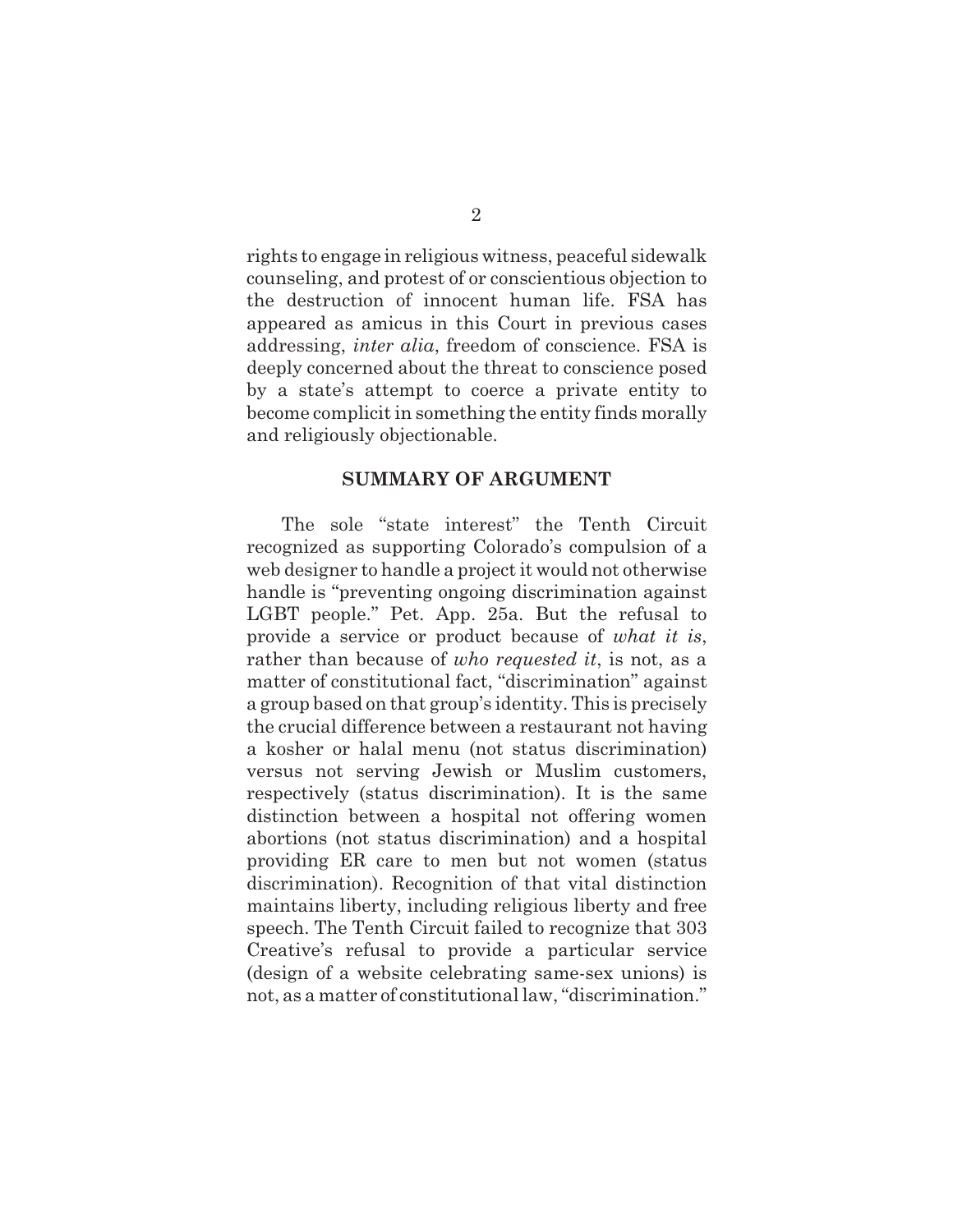This Court should therefore reverse the judgment below.

#### **ARGUMENT**

The Tenth Circuit's decision rests upon the premise that Colorado's interest in combating invidious discrimination supports forcing a business to offer services it would not otherwise offer. The problem is that this premise affixes the label "discrimination" to something that is not, as a matter of "constitutional facts," invidious discrimination at all. In other words, the state's asserted interest is simply inapplicable here, and hence that interest cannot support the challenged speech compulsion.

### **I. LABELS CANNOT CONTROL IN PLACE OF CONSTITUTIONAL FACTS.**

In First Amendment cases, the facts are often determinative of whether constitutional protection applies. Was there a "true threat"? Is the speech "obscene"? Was the communication an "incitement to imminent lawless activity"? In such cases, as this Court has held, reviewing courts "must independently decide whether the evidence in the record is sufficient to cross the constitutional threshold" on the particular issue. *Bose Corp. v. Consumers Union*, 466 U.S. 485, 511 (1984).

[T]he reaches of the First Amendment are ultimately defined by the facts it is held to embrace, and we must thus decide for ourselves whether a given course of conduct falls on the near or far side of the line of constitutional protection.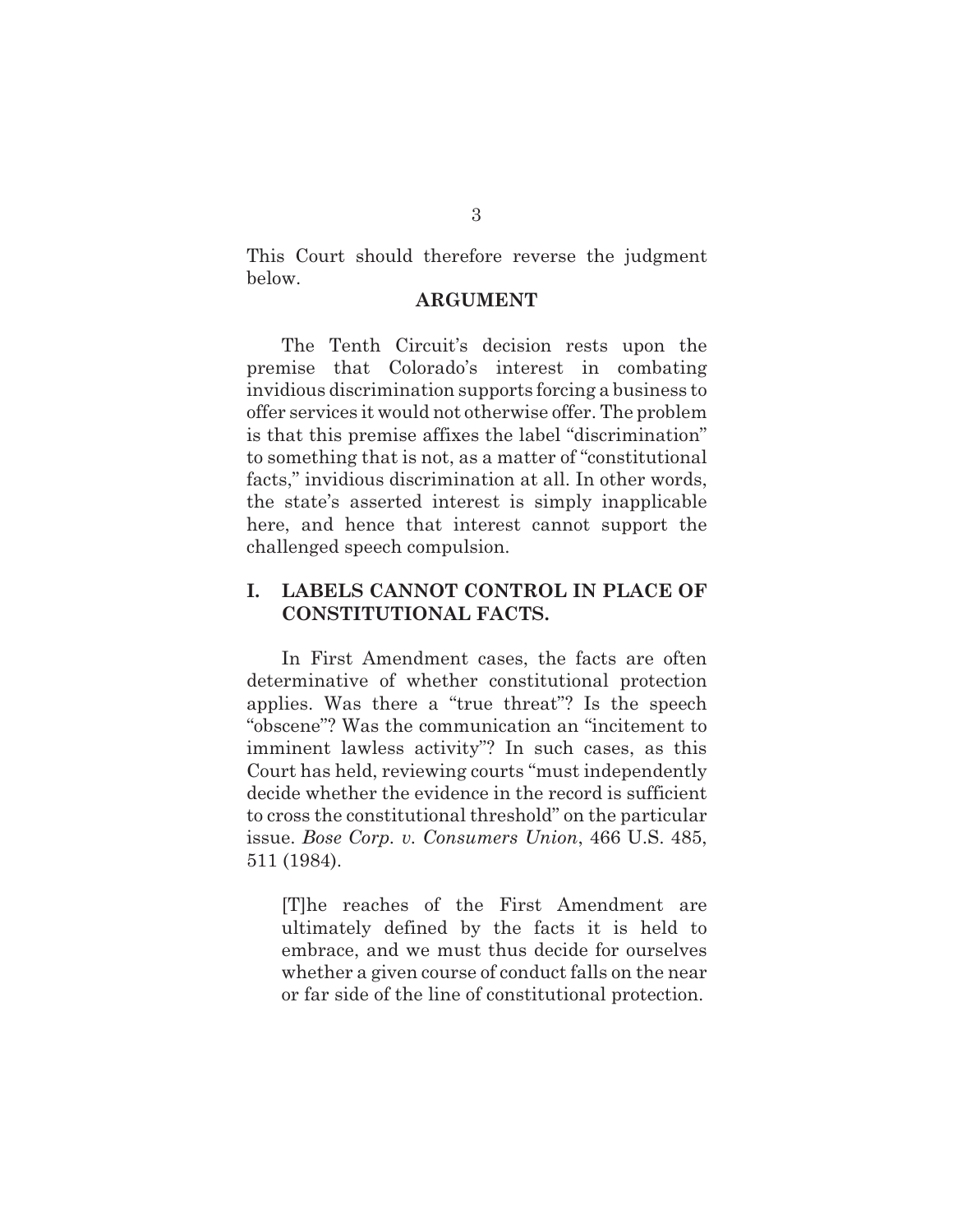*Hurley v. Irish-American GLIB*, 515 U.S. 557, 567 (1995). Therefore, neither courts nor parties are permitted to short-circuit the constitutional analysis by slapping on a particular label – such as calling a parade a "public accommodation," as in *Hurley*, or calling a refusal to provide a particular service *at all* "discrimination," as here. The correct characterization of the controlling factors in constitutional analysis must be a matter of constitutional law, not semantics. Were the case otherwise, governments could simply define their way out of constitutional violations. Just as "constitutional limits exist to States' authority to define away facts necessary to constitute a criminal offense," *Apprendi v. New Jersey*, 530 U.S. 466, 486 (2000), so do constitutional limits constrain a state's ability to apply labels like "public accommodation" or "government speech" or, here, "discrimination."

As discussed below, the state in this case describes web designer 303 Creative's *content* selectivity as *status* discrimination. That false recharacterization underlies the state's claim of a compelling interest to support its coercion of the web designer.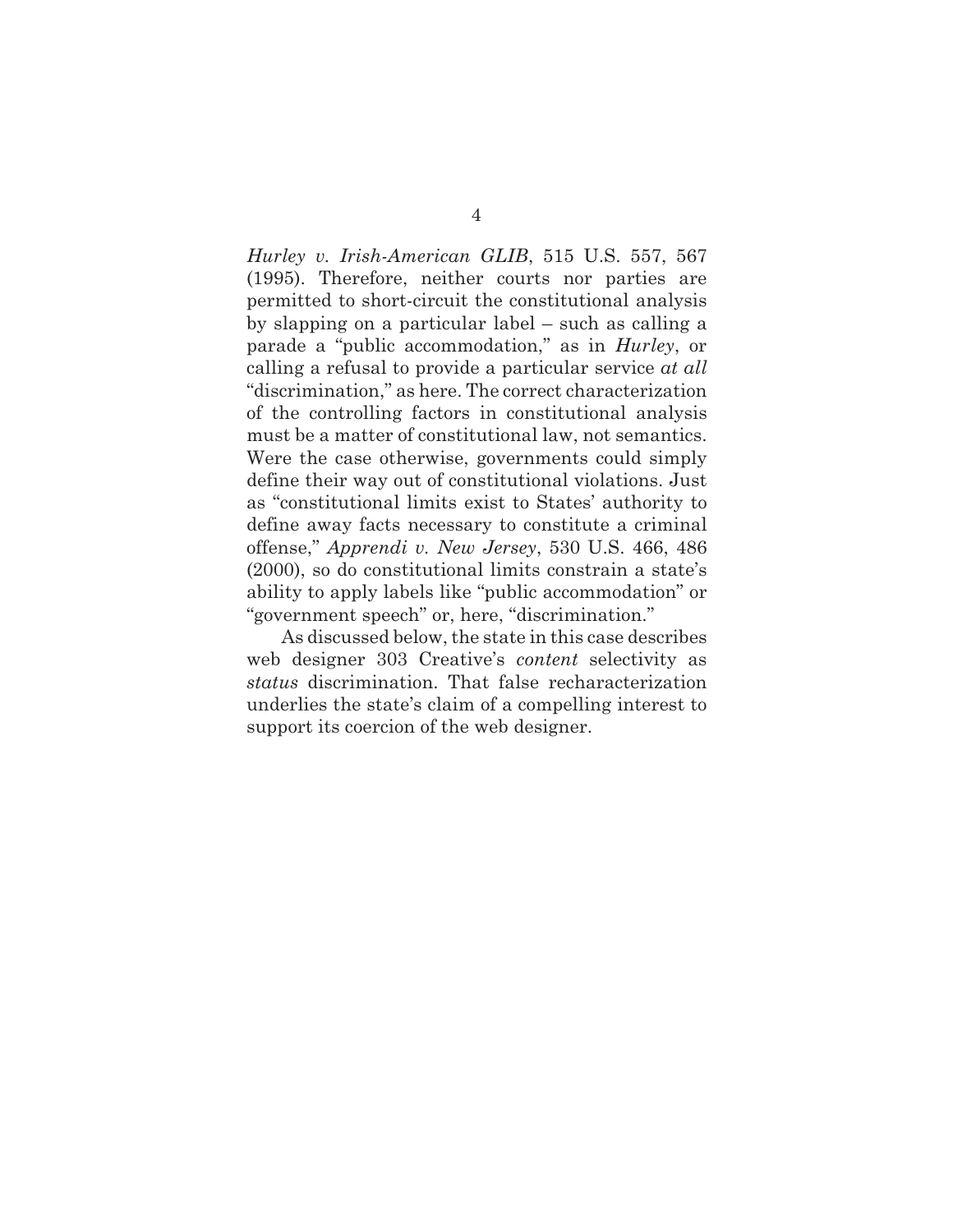## **II. THERE IS A CRUCIAL DISTINCTION BETWEEN DECLINING A PROJECT BECAUSE OF** *WHAT* **IT IS AND DECLINING A PROJECT BECAUSE OF** *WHO* **REQUESTED IT.**

#### **A. Identifying "status" discrimination**

There is a fundamental difference between invidious<sup>2</sup> discrimination on the basis of who a person is, on one hand, and legitimate selectivity on the basis of *what* is being requested (i.e., the nature of an event,

<sup>2</sup> Whether "discrimination" against persons is *invidious* is a separate question. *See generally* Richard Garnett, "Wrongful Discrimination? Religious Freedom, Pluralism, and Equality," in Timothy Shah, Thomas Farr & Jack Friedman, *Religious Freedom and Gay Rights: Emerging Conflicts in North America and Europe* (Oxford Univ. Press 2016) ("Garnett"):

<sup>. . .</sup> it is not true that "discrimination" is always or necessarily wrong. . . . "Discrimination," after all, is just another word for decision-making, that is, for choosing and acting in accord with or with reference to particular criteria.

<sup>. . .</sup> It is not "discrimination" that is wrong; instead, it is *wrongful* discrimination that is wrong.

*Id.* at 72-73 (emphasis in original). There are obviously situations where legitimate reasons can justify selecting or rejecting people because of their personal characteristics. The Los Angeles Lakers do not have to accept on the team everyone who wishes to play basketball for them. A synagogue does not have to consider non-Jews for a position as rabbi. Yale does not have to admit every applicant for college. A Christian seminary does not have to accept non-Christians, much less anti-Christians, into its ministerial training programs. In the present case, however, the analysis does not even get to the question of invidiousness, as there is no statusbased discrimination in the first place.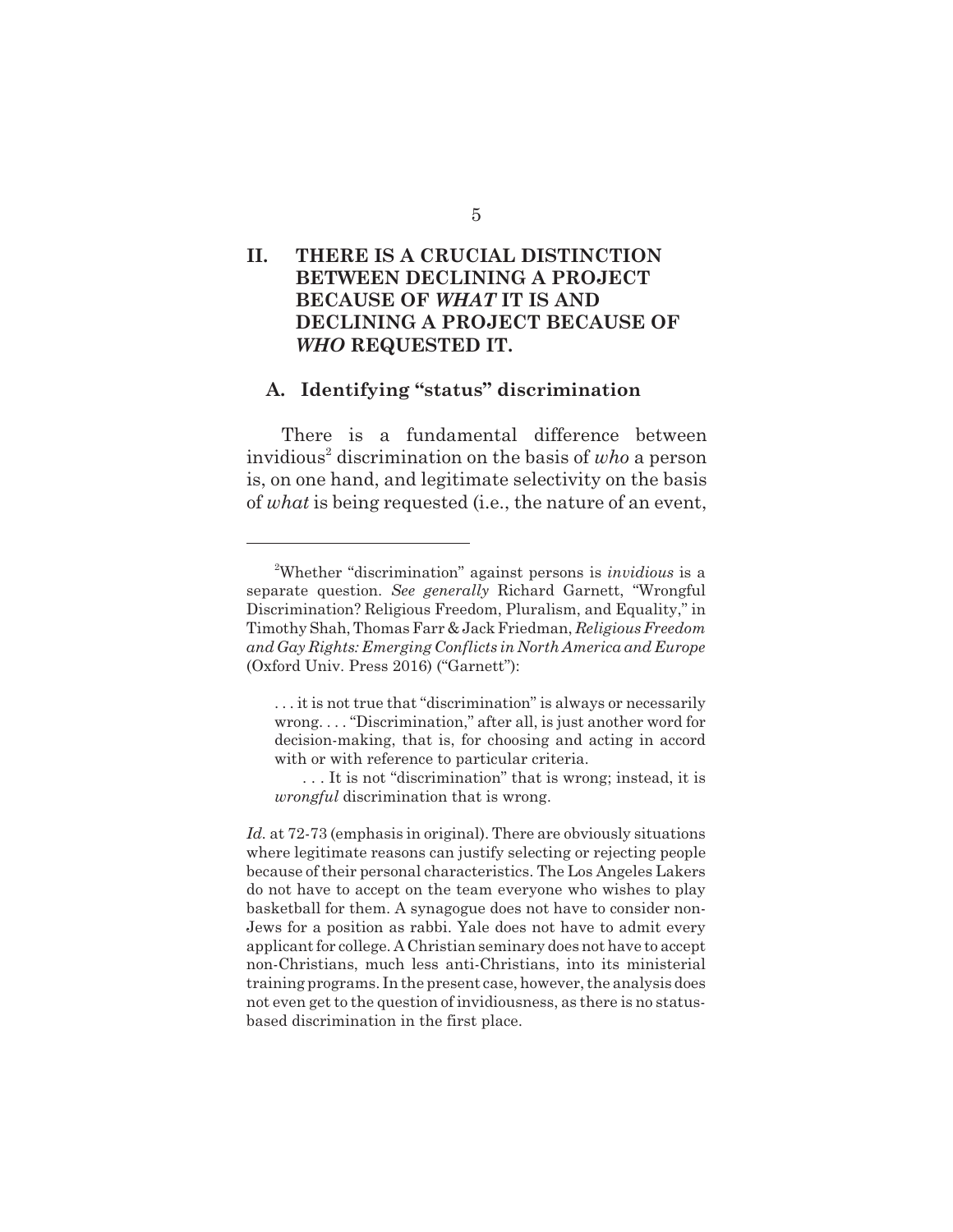service, or product). This is the common-sense difference between a restaurant owner who does not serve Muslim customers, versus a restaurateur who welcomes customers regardless of religion but does not carry halal food options. *Cf. Burwell v. Hobby Lobby Stores*, 573 U.S. 682, 703 (2014) ("The businesses refuse to engage in profitable transactions that facilitate or promote alcohol use."). Or an evangelical sculptor who won't handle projects for Catholics, versus one who welcomes Catholic patronage but, as a matter of religious conscience, will not sculpt devotional images of saints. Or a caterer who will not serve Jews, on one hand, versus one who will just not handle a reception for a brit milah (ritual Jewish circumcision) because of strong personal objections to performing circumcisions. Or a toy shop owner who won't serve Japanese patrons, versus one who welcomes all ethnicities but refuses, based upon painful memories from World War II, to carry products manufactured in Japan. In each such case, the one who categorically rejects members of a group, as such, discriminates against the *who* – on the basis of political, racial, or religious *status*, in these examples – while one who declines only to facilitate certain events or provide certain products or services discriminates against the *what*, which is not status $based.<sup>3</sup>$ 

<sup>&</sup>lt;sup>3</sup>The Supreme Court of Utah recognized the distinction as follows:

For example, a Jewish-owned and -operated newspaper which serves a primarily Jewish community might lawfully refuse advertisements propagating anti-Semitic "religious" sentiments. However, that same newspaper could not single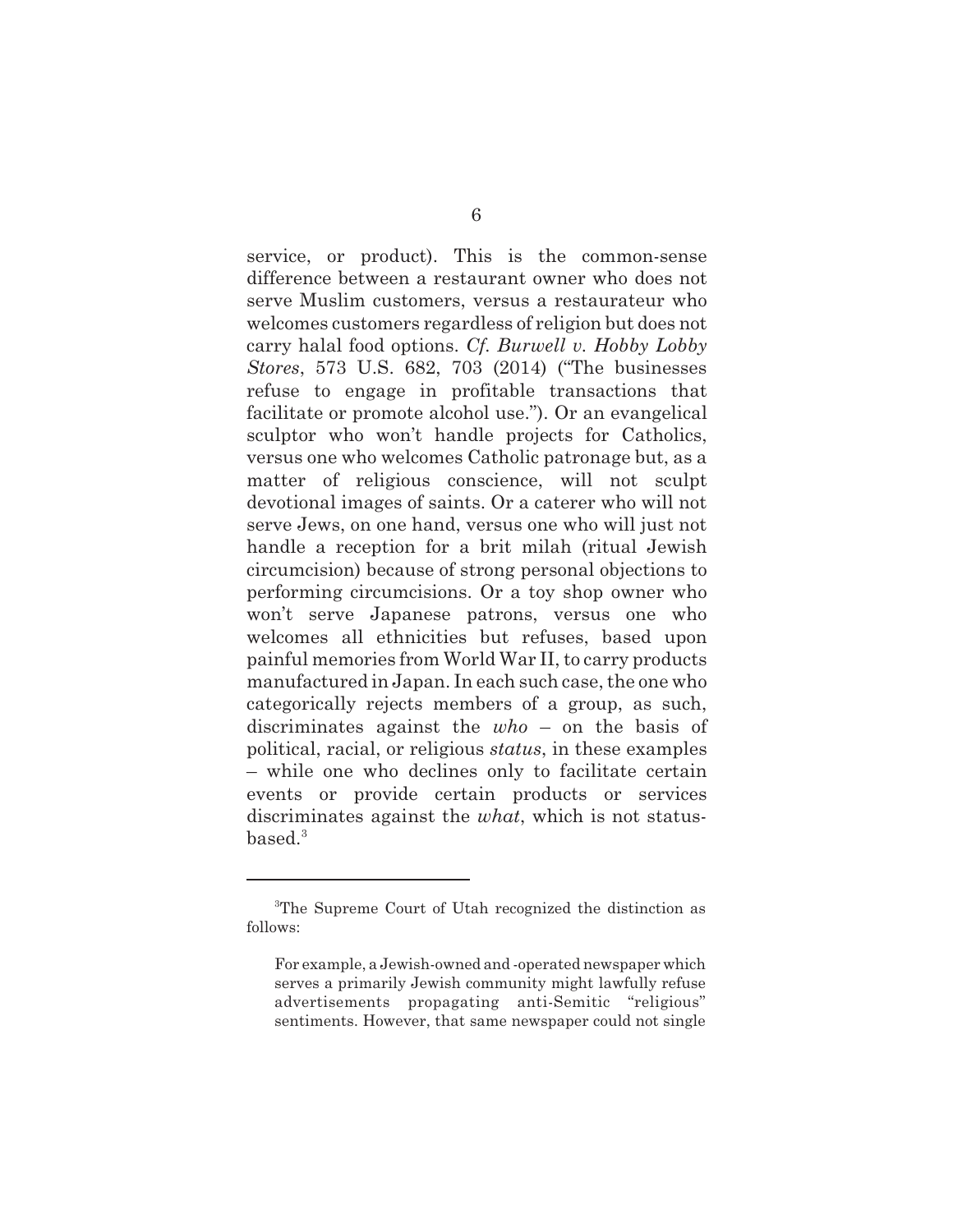Recognition of this distinction is essential to liberty (and to a sensible reading of nondiscrimination laws). One who discriminates based upon the identity of the patron is more likely to be engaging in arbitrary and invidious bias, withholding business from otherwise perfectly suitable patrons purely because of who they are.<sup>4</sup> Such discrimination (subject to the important caveats flagged in footnotes 2 and 4) is the quintessential target of nondiscrimination laws. But the decision to supply all comers with only certain products or services and not others, or to handle certain events but not others, instead represents a

*World Peace Movement of Am. v. Newspaper Agency Corp.*, 879 P.2d 253, 258 (Utah 1994) (emphasis in original).

out members of an anti-Semitic religious group and refuse to accept advertisements, regardless of content, from any member of that group *simply because they are a member of that group*. Such discrimination . . . is directed at the individual seeking to place the advertisement rather than at the content of the advertisement,

<sup>4</sup> *But see supra* note 2. Cases where the identity of the individual is a bona fide, germane qualification (e.g., being old enough to purchase alcohol or cigarettes, or being a resident of a district eligible to vote there, or being tall enough safely to ride certain roller coasters, etc.) are a different matter. Moreover, religiously-based entities have their own constitutional right to preserve mission integrity and organizational identity when, for example, choosing their leaders and representatives. *See Hosanna-Tabor Evangelical Lutheran Church & Sch. v. EEOC*, 565 U.S. 171 (2012). The First Amendment likewise shields the freedom of association, i.e., the right to set criteria to ensure pursuit of common goals. *See, e.g., Americans for Prosperity Found. v. Bonta*, 141 S. Ct. 2373, 2382 (2021) ("the freedom of association may be violated where a group is required to take in members it does not want").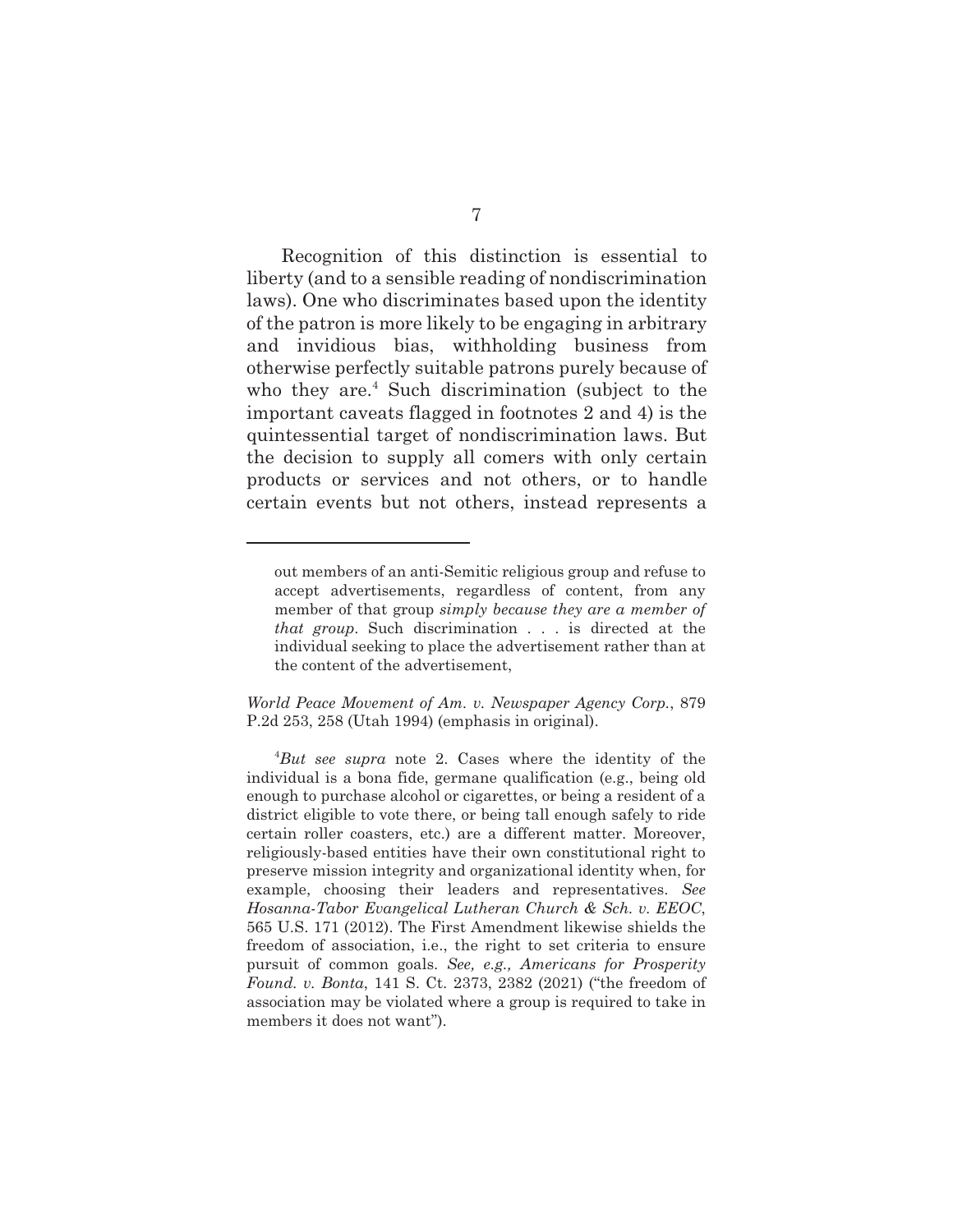business decision necessary for all commercial enterprises: how will this business operate? Importantly, that business decision can reflect a variety of motives: profit judgments, personal taste, ethical norms, religious, political, or moral principles, concern about brand and image, etc.

Whether or not the business owner in fact deeply disagrees with some belief or practice of the pertinent class of customers is irrelevant. "It is a mistake to move too quickly from the observation that a person or group negatively evaluates an action to the conclusion that the group has demeaned or attacked the dignity of those who engage in that action." Garnett, *supra* note 2, at 82. A refusal to serve black customers is impermissible discrimination even if the bar owner has no animosity toward black people (maybe even is black himself), agrees they are entitled to equal rights, but nevertheless excludes them to please other, bigoted customers. On the other hand, a bar owner who serves all customers regardless of race does not discriminate even if he has the heart of Archie Bunker or Bull Connor.

Similarly, it is legally irrelevant whether a business decision reflects personal beliefs that an opponent might characterize as biased. In the examples above, the restaurateur who does not carry halal options may (or may not) harbor resentment against Muslims; the evangelical sculptor who won't carve a statue of St. Francis may find certain Catholic devotional practices theologically repugnant, perhaps even idolatrous; the toy shop owner who doesn't carry Japanese goods may hold a grudge against all Japanese for their nation's hostilities in World War II. Anti-discrimination laws, however, target discriminatory acts, not bad attitudes or thoughts.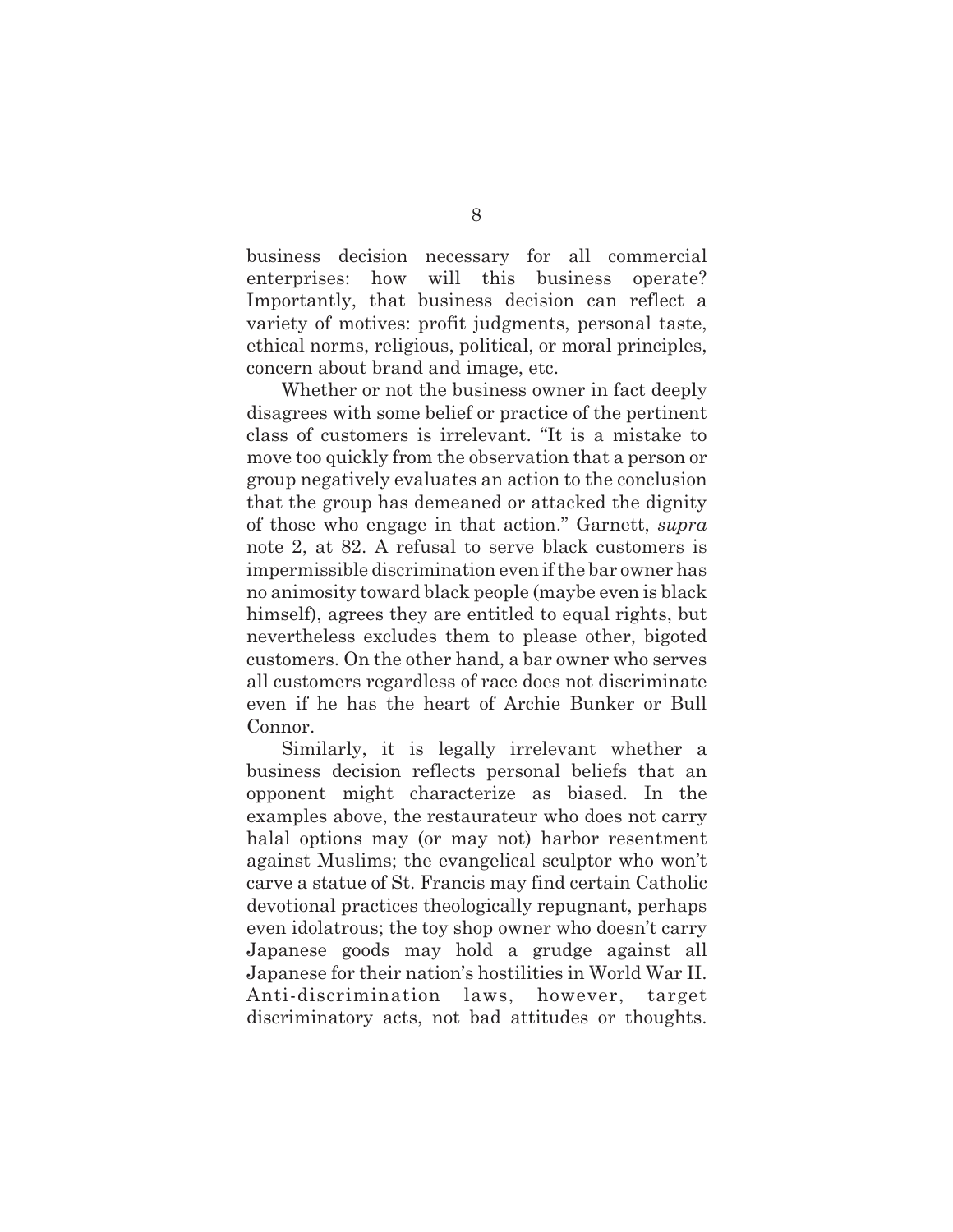Indeed, the latter are sacrosanct under the First Amendment, even when repugnant to some. *Schneiderman v. United States*, 320 U.S. 118, 144 (1943) ("If any provisions of the Constitution can be singled out as requiring unqualified attachment, they are the guaranties of the Bill of Rights and especially that of freedom of thought contained in the First Amendment.").

Thus, nondiscrimination does not mean a customer can demand whatever service he or she might want. That would be a right to commandeer a business, not a right to equal treatment. A Frenchman cannot insist, on pain of a charge of nationality discrimination, that a private language school teach French in addition to Arabic and Mandarin. Instead, a customer is entitled not to be denied goods or services because of who the patron is. Thus, a bookstore does not discriminate on the basis of the identity of its patrons if it fails to carry Christian publications that a Christian clientele might desire, even if the owner does this because he is a fervently anti-Christian atheist. Conversely, the Christian bookseller does not discriminate on the basis of religion by declining to carry books promoting Hinduism, regardless of motive. In such cases, customers of all stripes are welcome to patronize the store, but the seller is not obliged to add other products to satisfy a particular group, even if that group is legally protected from discrimination based upon its identity. *Compare Bray v. Alexandria Women's Health Ctr.*, 506 U.S. 263, 271-73 (1993) (disparate treatment of abortion is not sex-based even though only women have abortions), *with id.* at 270 (irrational disfavoring of activities associated with a particular class of people can indicate intent to disfavor that class).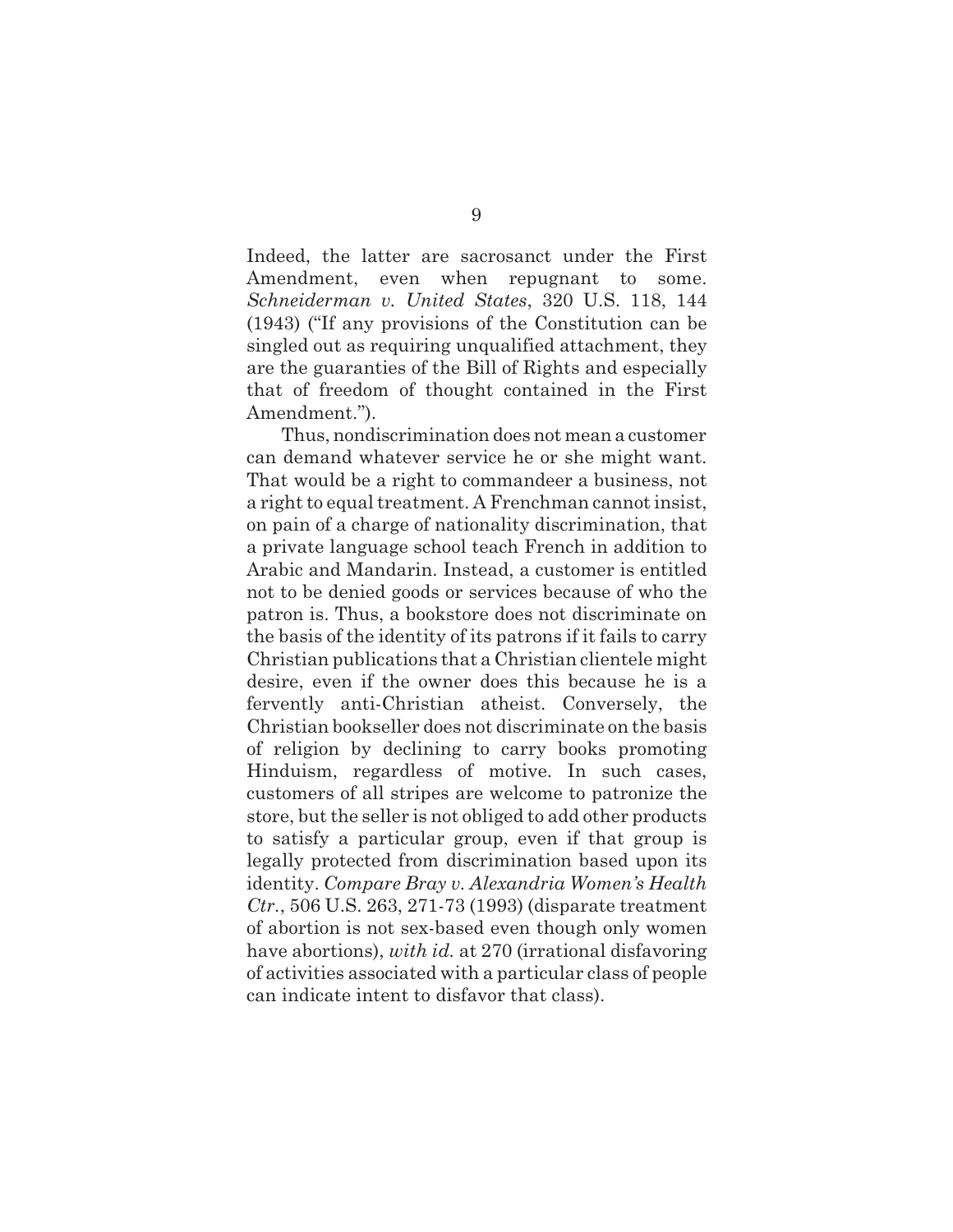In the present case, the web designer "gladly" would work with any customer regardless of identity. Pet. App. 184a ¶¶64-65. However, the web designer rejects certain projects because *those projects* are objectionable, not because of the identity of the customer. Pet. App. 184a, ¶66 (listing examples of items that would be objectionable). The web designer is by no means an uncritical "hired gun" for any and all projects. Rather, the web designer offers certain products and services, and not others. That such selectivity reflects moral and religious norms is no more relevant for purposes of a state interest in nondiscrimination than if the selectivity reflected aesthetics, profitability projections, or personal quirks. In neither case does the identity of the would-be patron matter. Hence, there is no discrimination on the basis of identity.

### **B. Maintaining the distinction when the "what" is associated with the "who"**

That same-sex marriage is closely identified with homosexual or lesbian status does not change the constitutional calculus.

To be sure, the distinction between project selectivity and status discrimination can be less obvious when the service or product is closely linked to a particular group. While anyone can buy and wear a yarmulke, the practice is characteristic of Judaism, which is why "[a] tax on wearing yarmulkes is a tax on Jews." *Bray*, 506 U.S. at 270. But a tax on "wearing yarmulkes" is quite different from a decision not to *sell* yarmulkes. A tax on "wearing" yarmulkes is an imposition on "those persons who wear yarmulkes" – the "who," not the "what." By contrast, a decision of a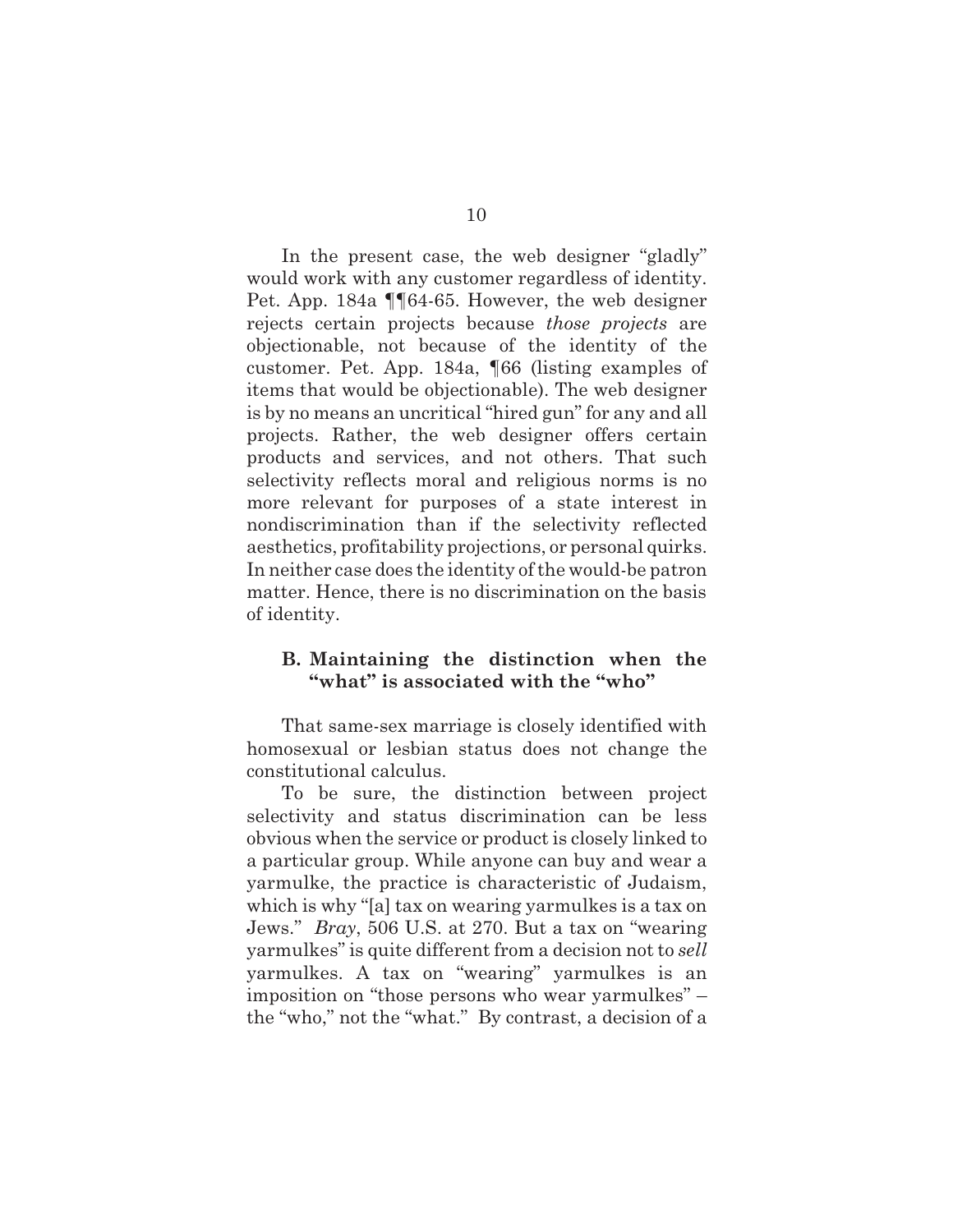haberdasher not to offer yarmulkes (or mitres, Amish Kapps, or Muslim niqabs, for that matter) is not discrimination against those who wear yarmulkes (or mitres, Kapps, or niqabs). While avoiding a tax on wearing yarmulkes would require individuals to forswear that practice, a particular merchant's inventory decisions have no such consequence. Individuals retain their freedom to wear their preferred headgear; the merchant retains the freedom not to be dragooned into selling those items. And as noted above, it is not relevant whether the haberdasher declines to offer such products because of a principled (or even unprincipled) antipathy to the religion such head coverings reflect. After all, no one is required to profess or even act as if any particular religion, creed, or ideology is correct, desirable, or beneficial. The curmudgeon and the idealist are alike entitled to their confessional autonomy.

This Court applied this very approach in the abortion context. The Court, viewing some twenty years of struggle in the wake of *Roe v. Wade*, 410 U.S. 113 (1973), acknowledged that "men and women of good conscience can disagree" over the issue of abortion, *Planned Parenthood v. Casey*, 505 U.S. 833, 850 (1992), and that there were "common and respectable reasons for opposing" abortion, *Bray*, 506 U.S. at 270. Opposition to abortion – even direct, physical obstruction, as in *Bray* – therefore did not qualify as "animus" against a class (namely, women, the only biological sex capable of obtaining abortions). 506 U.S. at 269-74. As the *Bray* Court explained, discrimination requires that the act in question be taken "by reason of" the protected characteristic. *Id.* at 270 (emphasis in original). Members of the group must be targeted "because they are" members, *id.* (emphasis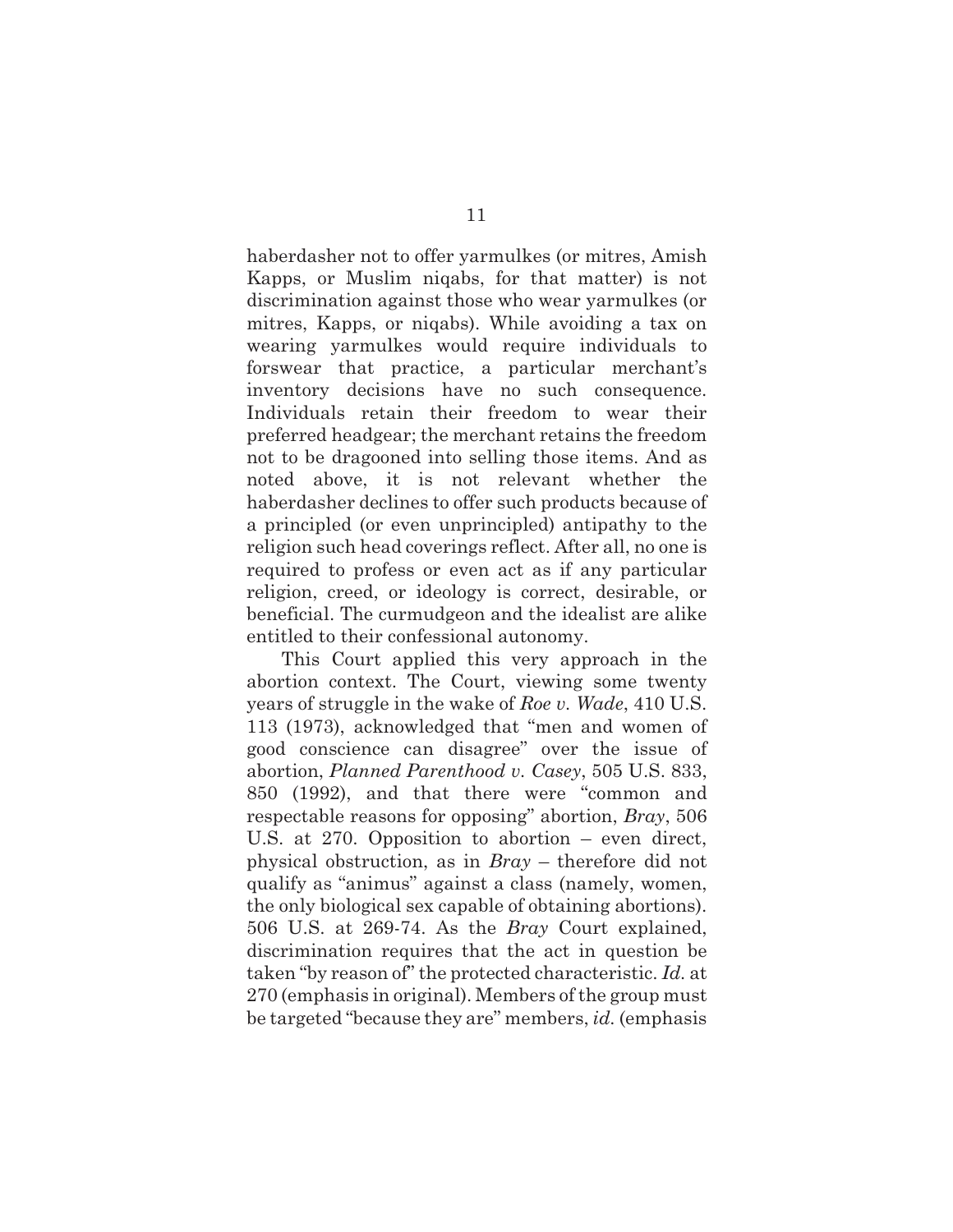in original), i.e., on the basis of the who, not the what, *id.* at 272 n.4 ("the characteristic that formed the basis of the targeting here was not womanhood, but the seeking of abortion"). Thus, the very different purpose or motive of "stopping" a "practice" (there, abortion) would not qualify as discrimination unless such opposition was, in essence, inherently class-based. *Id.* at 270. But that proposition was not "supportable." *Id.* As the *Bray* Court explained, even though as a matter of biology only women could get abortions,<sup>5</sup> "it cannot be denied that there are common and respectable reasons for opposing it, other than hatred of, or condescension toward (or indeed any view at all concerning), women as a class." *Id.* As the *Bray* Court concluded:

Whether one agrees or disagrees with the goal of preventing abortion, that goal in itself (apart from the use of unlawful means to achieve it, which is not relevant to our discussion of animus) does not remotely qualify for such harsh description, and for such derogatory association with racism.

*Id.* at 274.

*Id.* at 271-72 (internal quotation marks and citations omitted).

<sup>&</sup>lt;sup>5</sup>As the Court explained:

While it is true . . . that only women can become pregnant, it does not follow that every . . . classification concerning pregnancy is a sex-based classification. . . . Discriminatory purpose . . . implies that the decisionmaker . . . selected or reaffirmed a particular course of action at least in part "because of," not merely "in spite of," its adverse effects upon an identifiable group.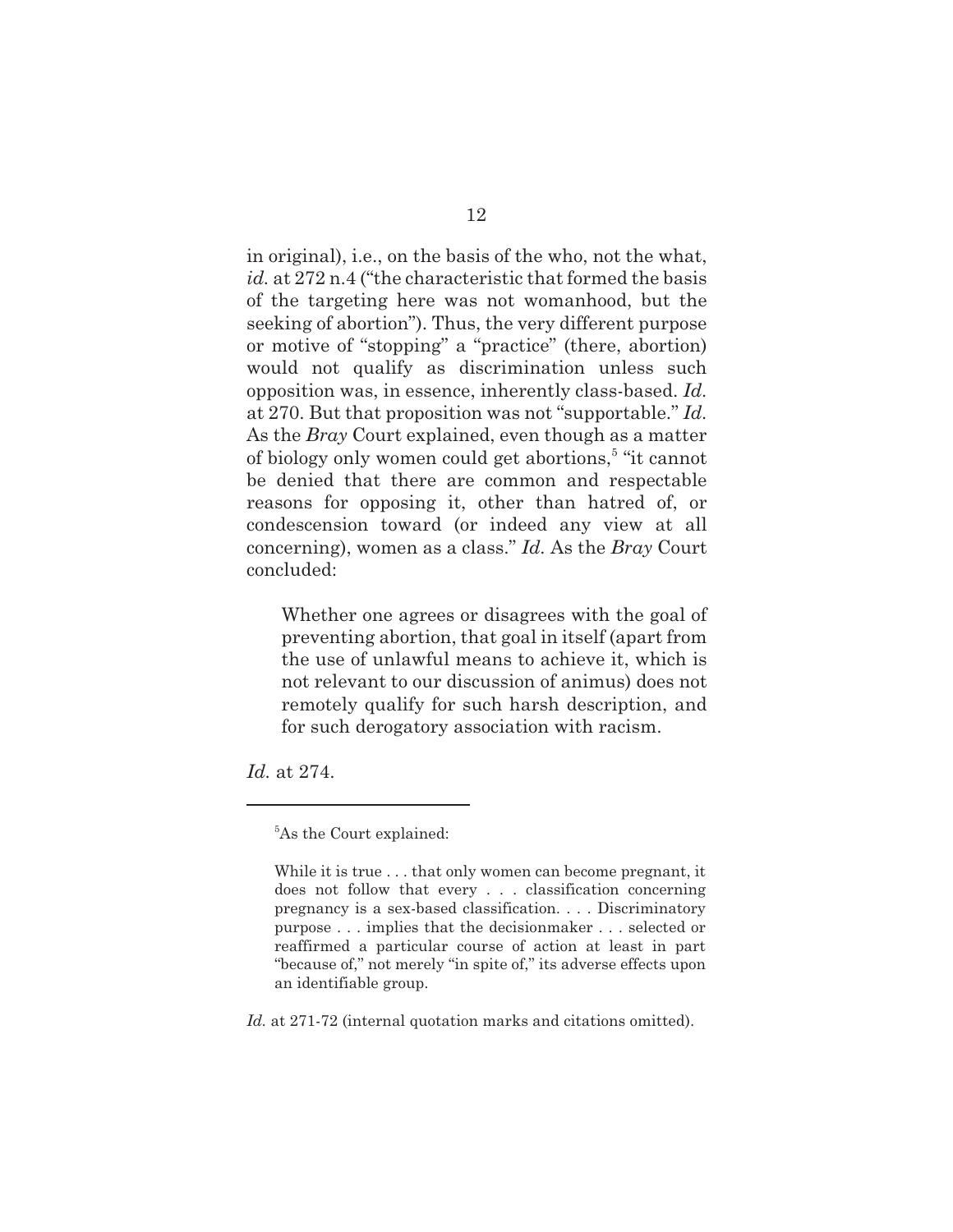The same logic holds for same-sex marriage. This Court has expressly recognized that men and women of good conscience can disagree over same-sex marriage. "Many who deem same-sex marriage to be wrong reach that conclusion based on decent and honorable religious or philosophical premises, and neither they nor their beliefs are disparaged here." *Obergefell v. Hodges*, 576 U.S. 644, 672 (2015). It follows that opposition to *the what* – same-sex unions – cannot be equated with opposition to *the who* – homosexual or lesbian persons. There are common and respectable reasons for opposing same-sex unions, whether as a matter of adherence to "divine precepts," *id.* at 679, or "for other reasons" grounded in secular principles, *id.* at 680. That same-sex sexual acts are typically engaged in by persons of homosexual orientation no more refutes that proposition than does the fact that women, and only women, can be pregnant and thus have abortions. Likewise, in *Hurley v. Irish-American GLIB*, 515 U.S. 557 (1995), the parade organizers did not "exclude homosexuals as such," *id.* at 572, but simply invoked their constitutional right not to let their parade become a platform for celebrating homosexuality, *id.* at 570, a constitutional right this Court unanimously endorsed. That a particular group felt the decision most keenly did not convert legitimate subject matter control into invidious status-based discrimination.

The web designer here objects to having its business conscripted to celebrate same-sex unions. Like objections to abortion, objections to same-sex unions do not, as such, constitute status-based discrimination.

\* \* \*